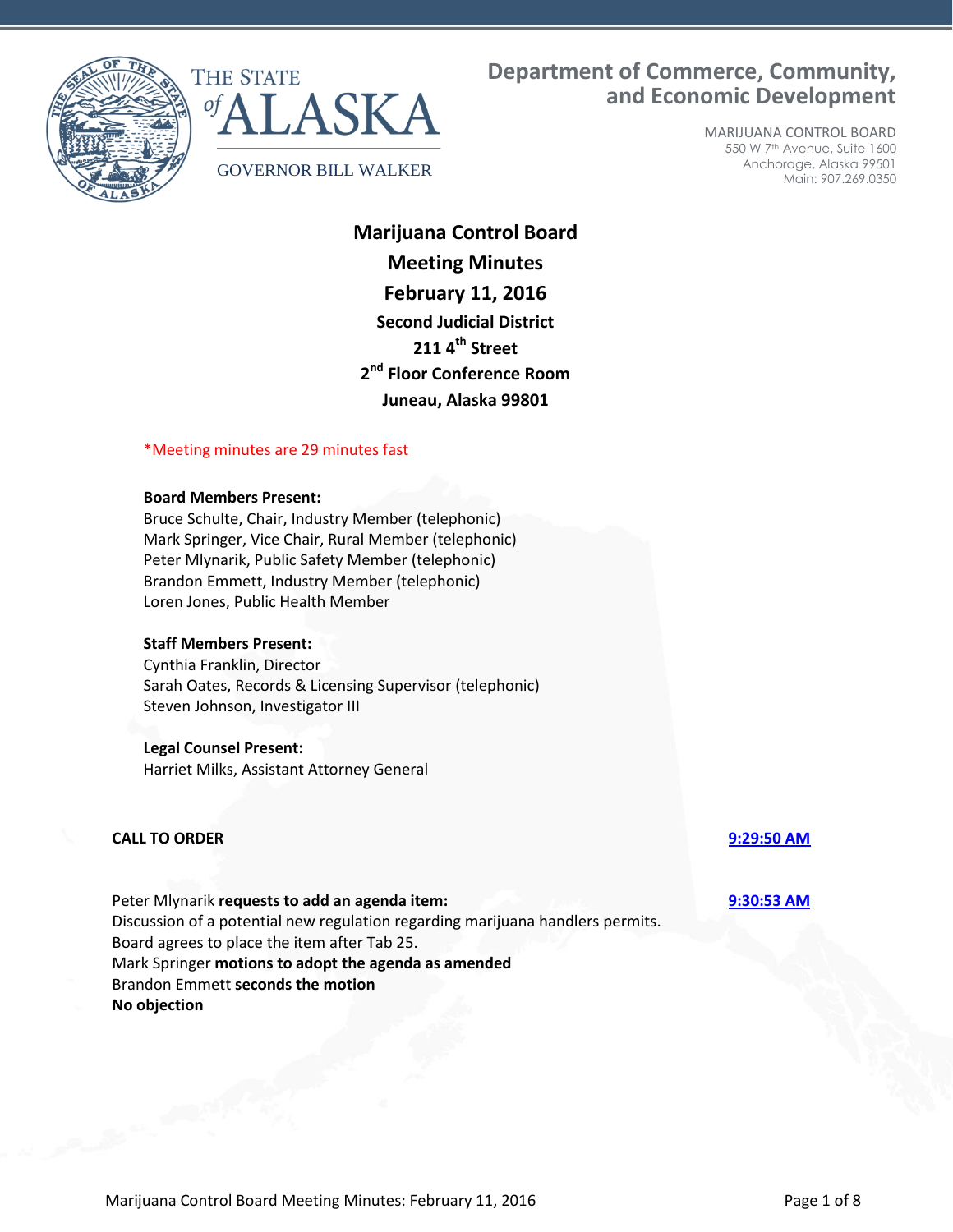## **DIRECTOR'S REPORT [9:33:04 AM](ftr://?location="ABC Board"?date="11-Feb-2016"?position="09:33:04"?Data="c998563d")**

Mark Springer **requests that the record show that this meeting is taking place in Juneau, in the First Judicial District.**

## **CONDUCT OF BOARD MEETINGS [9:39:57 AM](ftr://?location="ABC Board"?date="11-Feb-2016"?position="09:39:57"?Data="9cc2f8a9")**

Harriet Milks **informs the board that they may adopt the provided alcohol regulations as their own regulations by opening a regulations project.**

Peter Mlynarik **suggests that the board follow the ABC Board's lead with selecting a chair during the first meeting of the year and opening a regulations project.** Brandon Emmett **agrees that a board chair be selected today.**

Peter Mlynarik **motions to open a regulations project regarding the conduct of board meetings in alcohol and have the staff bring some draft language at the next meeting** Brandon Emmett **seconds the motion Motion carries unanimously**

Harriet Milks **suggests that now would be a good time for the board members [9:50:51 AM](ftr://?location="ABC Board"?date="11-Feb-2016"?position="09:50:51"?Data="aa81295f") to revisit their ethics disclosures regarding personal or financial interests that could be a conflict of interest.**

Peter Mlynarik **discloses the following: Part of Kenai Peninsula Borough Marijuana Task Force On the Alaska Municipal League Law Enforcement Committee Part of Alaska Association of Chiefs of Police**

Mark Springer **discloses the following: Not an elected official No intention of applying for any licensure or family members who do No financial interest in any marijuana license activities in the state**

Loren Jones **discloses the following: City & Borough of Juneau Assembly No financial interest in any business in Juneau, nor intention to have any Alaska Municipal League Member of Southeast Conference**

Brandon Emmett **discloses the following: Fairbanks North Star Borough Marijuana Workgroup Part of a group that plans to administer marijuana handler permit cards Plans to apply for one or more marijuana licenses Will potentially start a marijuana consulting business regarding general marijuana issues**

Bruce Schulte **discloses the following:**

**Non-voting member of the Anchorage Assembly's Committee of the Marijuana Regulation & Taxation Part of Alaska Marijuana Industry Association that plans to administer marijuana handler permit cards Considering marijuana consulting Plans to apply for one or more marijuana licenses**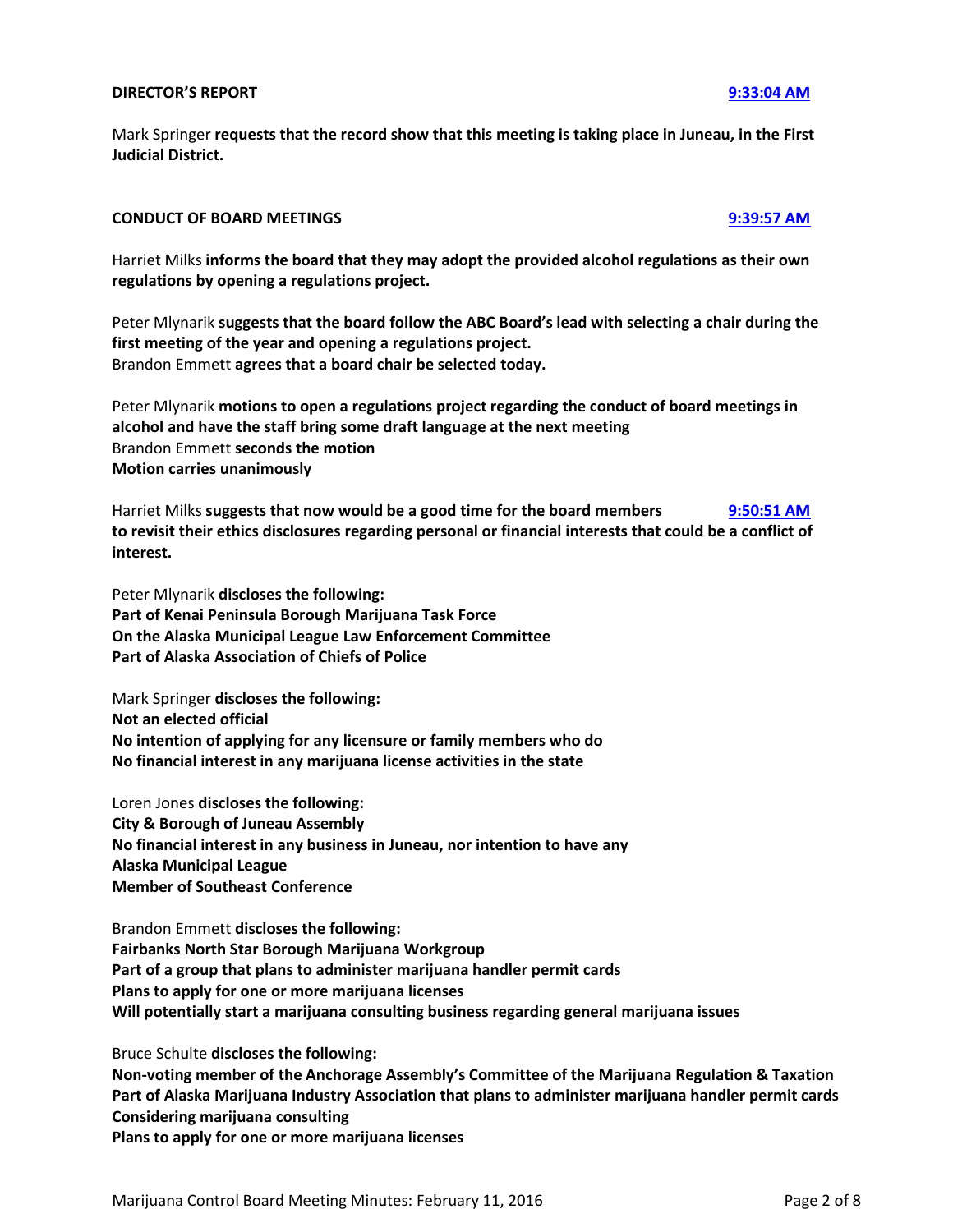Harriet Milks **reminds the board that if any members enter into a business relationship that could potentially create a conflict, that it needs to be disclosed at the soonest board meeting**

# **ELECTION OF BOARD CHAIR DISCUSSION [10:03:16 AM](ftr://?location="ABC Board"?date="11-Feb-2016"?position="10:03:16"?Data="ed7a27dc")**

Loren Jones **suggests that because the board just elected a chair in August, that the officers be maintained until the regulations project.**

# **AUGUST 31 & SEPTEMBER 1, 2015 MEETING MINUTES [10:05:16 AM](ftr://?location="ABC Board"?date="11-Feb-2016"?position="10:05:16"?Data="e064579b")**

Mark Springer **motions to adopt the minutes** Brandon Emmett **seconds the motion** Mark Springer **requests to have the minutes reflect the physical location and judicial district Motion carries unanimously**

# **SEPTEMBER 14 & 16, 2015 MEETING MINUTES**

Mark Springer **motions to adopt the minutes [10:09:36 AM](ftr://?location="ABC Board"?date="11-Feb-2016"?position="10:05:16"?Data="e064579b")** Peter Mlynarik **seconds the motion** Mark Springer **requests that the minutes be fixed to reflect that the meeting was held in Kotzebue Motion carries unanimously**

## **SEPTEMBER 23 & 24 MEETING MINUTES [10:11:33 AM](ftr://?location="ABC Board"?date="11-Feb-2016"?position="10:11:33"?Data="083ceab7")**

Mark Springer **motions to adopt the minutes** Peter Mlynarik **seconds the motion Motion carries unanimously**

## **NOVEMBER 20 & DECEMBER 1, 2015 MEETING MINUTES [10:12:12 AM](ftr://?location="ABC Board"?date="11-Feb-2016"?position="10:12:12"?Data="167f97da")**

Brandon Emmett **motions to accept the minutes** Mark Springer **seconds the motion** Brandon Emmett **requests that the recording for the December 1st meeting be reviewed to check and see if Brandon Emmett requested that discussion about ownership be continued at the next board meeting. If so, he would like that to be noted in the minutes.** Brandon Emmett **amends his motion to approve only the November 20, 2015 meeting minutes and bring the December 1 minutes back at the next meeting.** Mark Springer **agrees Motion carries unanimously**

Cindy Franklin **would like to have for the record that the meeting minutes [10:17:13 AM](ftr://?location="ABC Board"?date="11-Feb-2016"?position="10:17:13"?Data="48ea3bfb") were provided to the board on January 17 for review.**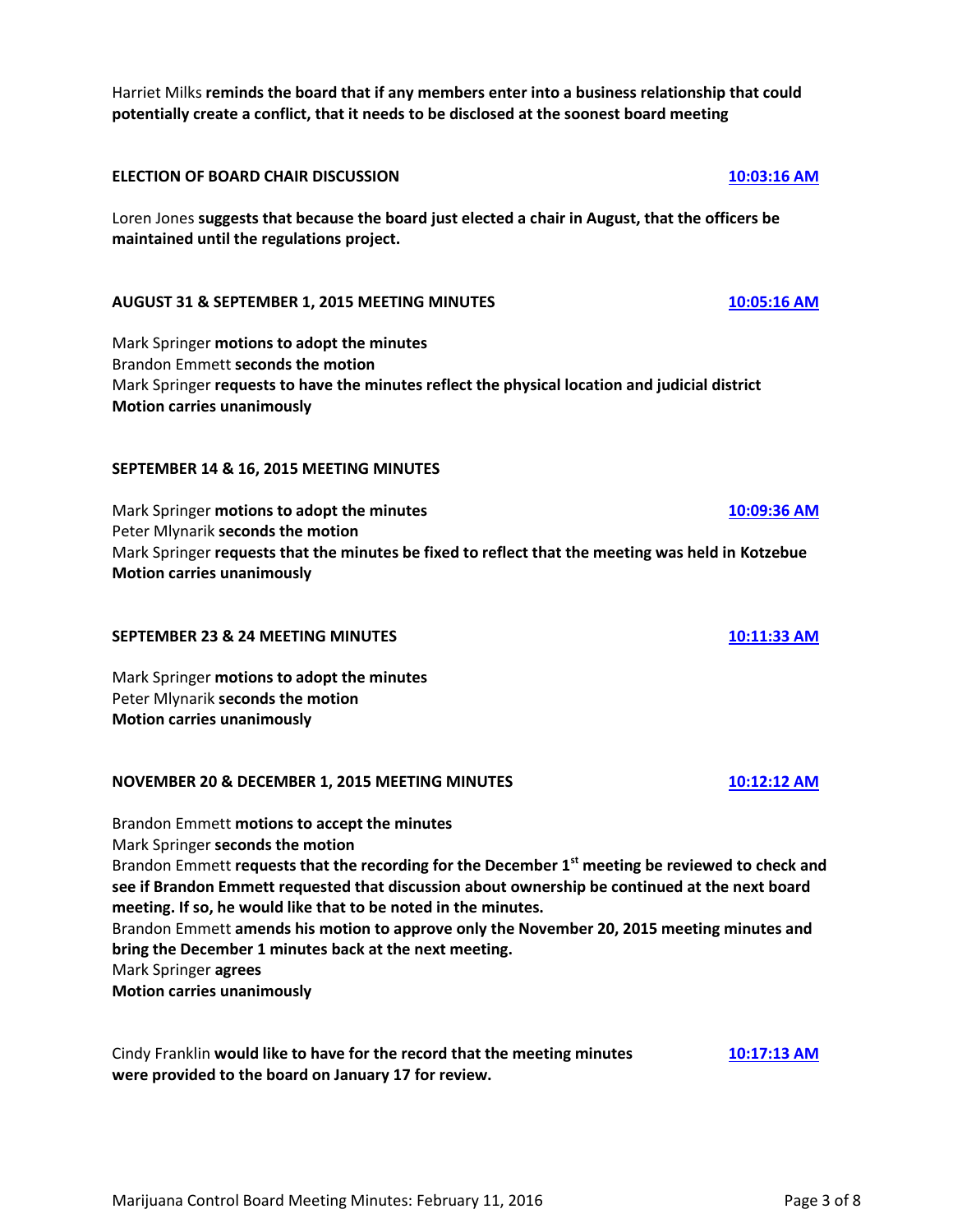## **UPDATE ON DATABASE [10:19:00 AM](ftr://?location="ABC Board"?date="11-Feb-2016"?position="10:19:00"?Data="8fca7703")**

Cynthia Franklin **informs the board that there will be two identical training sessions for the application process on February 17 & 18, and that one will be recorded and put on the website. She also reminds the board and the public that the applications must be initiated online and that nothing could be accomplished by potential applicants by coming to the office on February 24.**

Bruce Schulte **reminds listeners that people with questions should consult the FAQs that are provided on the board's website.**

# **TENTATIVE APPLICATIONS TIMELINE [10:25:33 AM](ftr://?location="ABC Board"?date="11-Feb-2016"?position="10:25:33"?Data="7649983d")**

# **NEXT MCB MEETINGS [10:44:45 AM](ftr://?location="ABC Board"?date="11-Feb-2016"?position="10:44:45"?Data="4ed83987")**

Cynthia Franklin **proposes April 27 (telephonic) and June 9 (in-person) in Anchorage Approved unanimously**

Cynthia Franklin **reminds the board and public that there is no "window" or cut-off date for which applications need to be submitted by. There is no limit to applications that may be issued, and they may be applied for any time.**

## **REGULATIONS [10:49:41 AM](ftr://?location="ABC Board"?date="11-Feb-2016"?position="10:49:41"?Data="34442560")**

**Discussion regarding the questions posed in the Director's memo about what kind of material the board would like to be included in the draft language for the on-site consumption endorsement regulation.**

Brandon Emmett **expresses interest in having a separate counter for purchase of marijuana or marijuana products for on-site consumption.**

**All board members express an interest in having some type of rules regarding overconsumption, impaired on-premises, and ventilation requirements.**

Peter Mlynarik **expresses concern potential introduction of outside marijuana or marijuana products.** Loren Jones **expresses concern about the local government's ability to weigh-in on the on-site consumption endorsement separately from the retail marijuana store license. He additionally requests that a fee schedule be included in draft language.**

Mark Springer **does not envision a separate counter for the consumption area, as it has the potential to turn the establishment into a "marijuana bar".**

Peter Mlynarik **believes there should be a "server" to regulate how much is being sold to customers for on-site consumption.**

**All board members express interest in limiting the amount that a customer may be served/sold for onsite consumption.**

Loren Jones **poses a question about whether or not any remaining unconsumed marijuana would still meet the exit packaging requirements once the customer leaves the premises after consuming part of what was purchased.**

Bruce Schulte **suggests having a separate "menu" of items that may be purchased for on-site consumption, and possibly limiting those amounts.**

Brandon Emmett **discusses options for preventing introduction of outside products.** Harriet Milks **believes that outdoor consumption would be prohibitive, and Peter Mlynarik agrees.** Brandon Emmett **believes that outdoor consumption areas would be beneficial and could be allowed on a case-by-case basis.**

Marijuana Control Board Meeting Minutes: February 11, 2016 **Page 4 of 8** Page 4 of 8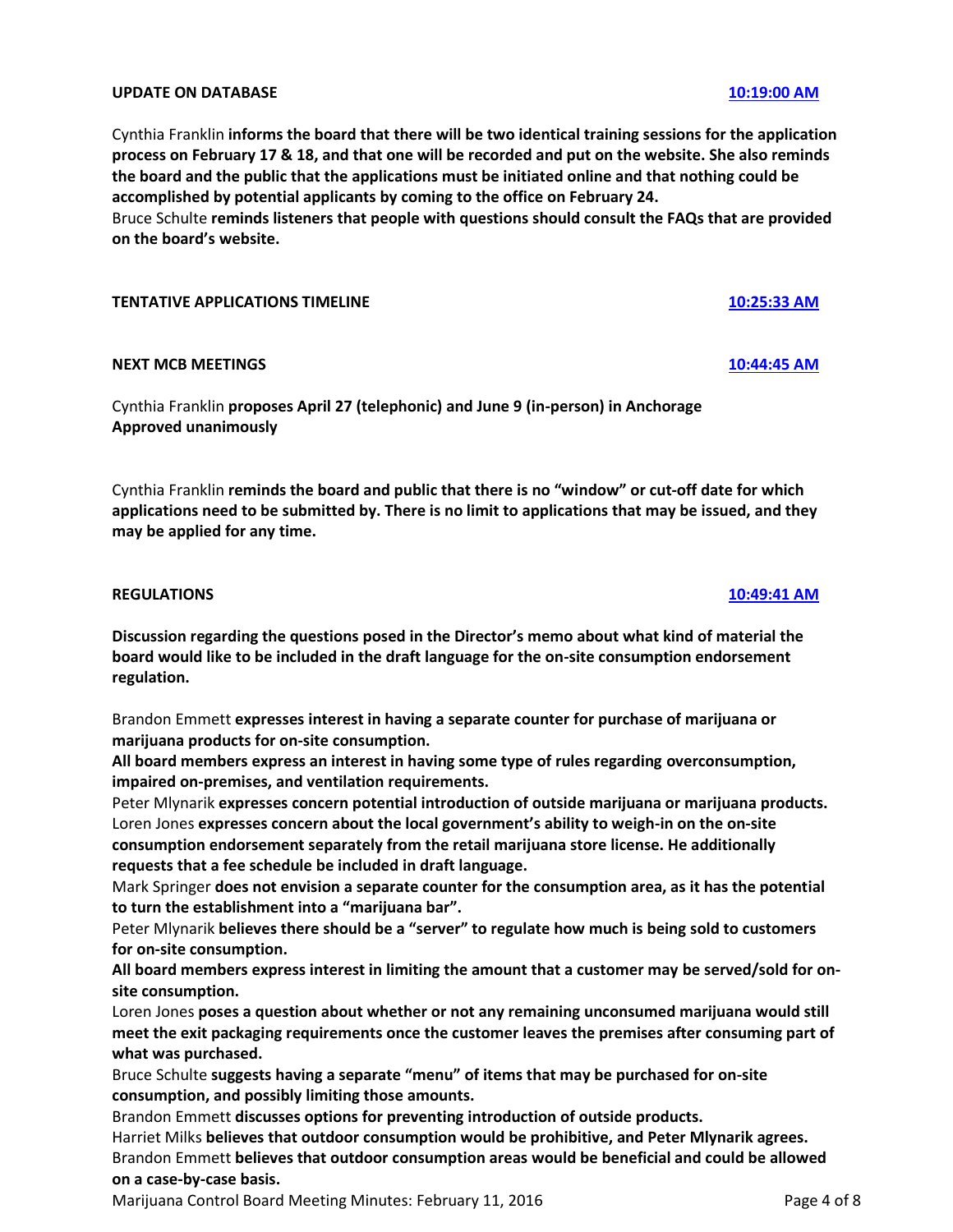Bruce Schulte **comments that he could see outdoor consumption being hugely problematic.** Mark Springer **comments that if an insurance company wouldn't have a problem with the burners or highly concentrated products, that he doesn't see a reason why people couldn't participate in dabbing on-site.**

Brandon Emmett **comments that he doesn't think it's logical to ban on-site dabbing, but to possibly set limits for the amount that may be purchased for consumption on-site.**

Peter Mlynarik **expresses concern about dabbing and driving.**

Bruce Schulte **remarks that the board should keep public safety at the forefront.**

Brandon Emmett **would support having language that prohibits discounted prices for consumption during certain hours (happy hours).**

Loren Jones **also wants to prohibit happy hours.**

Bruce Schulte and Brandon Emmett **comment that they do not believe it would be in the best interest of the public or industry to allow employees to consume on-site. Peter Mlynarik agrees.** Loren Jones **believes that question number 11 would not be where the board wants to go, since cooking with the marijuana would be considered producing a marijuana product, which would be something that marijuana product manufacturing licensees do, not retail marijuana stores.** Brandon Emmett **believes that a coffee shop infusing marijuana with coffee or tea would be allowable as long as the dosage is established and done correctly.**

# **MEETING RESUMES [1:01:42 PM](ftr://?location="ABC Board"?date="11-Feb-2016"?position="13:01:42"?Data="1fe845f7")**

Mark Springer **asks that the minutes reflect the Governor's travel ban and requirement that boards only meet in-person once per year. With the exception of that one in-person meeting, all future meetings will have one board member and the Director present at the location of the meeting, with one meeting be in each judicial district each year.**

| Mark Springer expresses that he feels that question 11 regarding a future<br>draft for the on-site consumption endorsement would be a carve-out.      | 1:04:27 PM   |
|-------------------------------------------------------------------------------------------------------------------------------------------------------|--------------|
| <b>MARIJUANA HANDLER PERMIT TENTATIVE TIMELINE</b>                                                                                                    | 1:05:42 PM   |
| FORM MJ-10: Marijuana Handler Permit Education Course Provider Application                                                                            | $1:14:30$ PM |
| Mark Springer motions to adopt form MJ-10<br>Peter Mlynarik seconds the motion<br><b>Motion carries unanimously</b>                                   |              |
| Loren Jones expresses concerns about the lack of a requirement that the<br>curriculum show a written test and what is considered to be a passing rate | 1:29:06 PM   |

Loren Jones **motions to add verbiage to the form that the applicant demonstrates via written test that the students learn the information correctly** Mark Springer **seconds the motion Motion carries unanimously**

# **BREAK [12:27:03 PM](ftr://?location="ABC Board"?date="11-Feb-2016"?position="12:27:03"?Data="73881fcd")**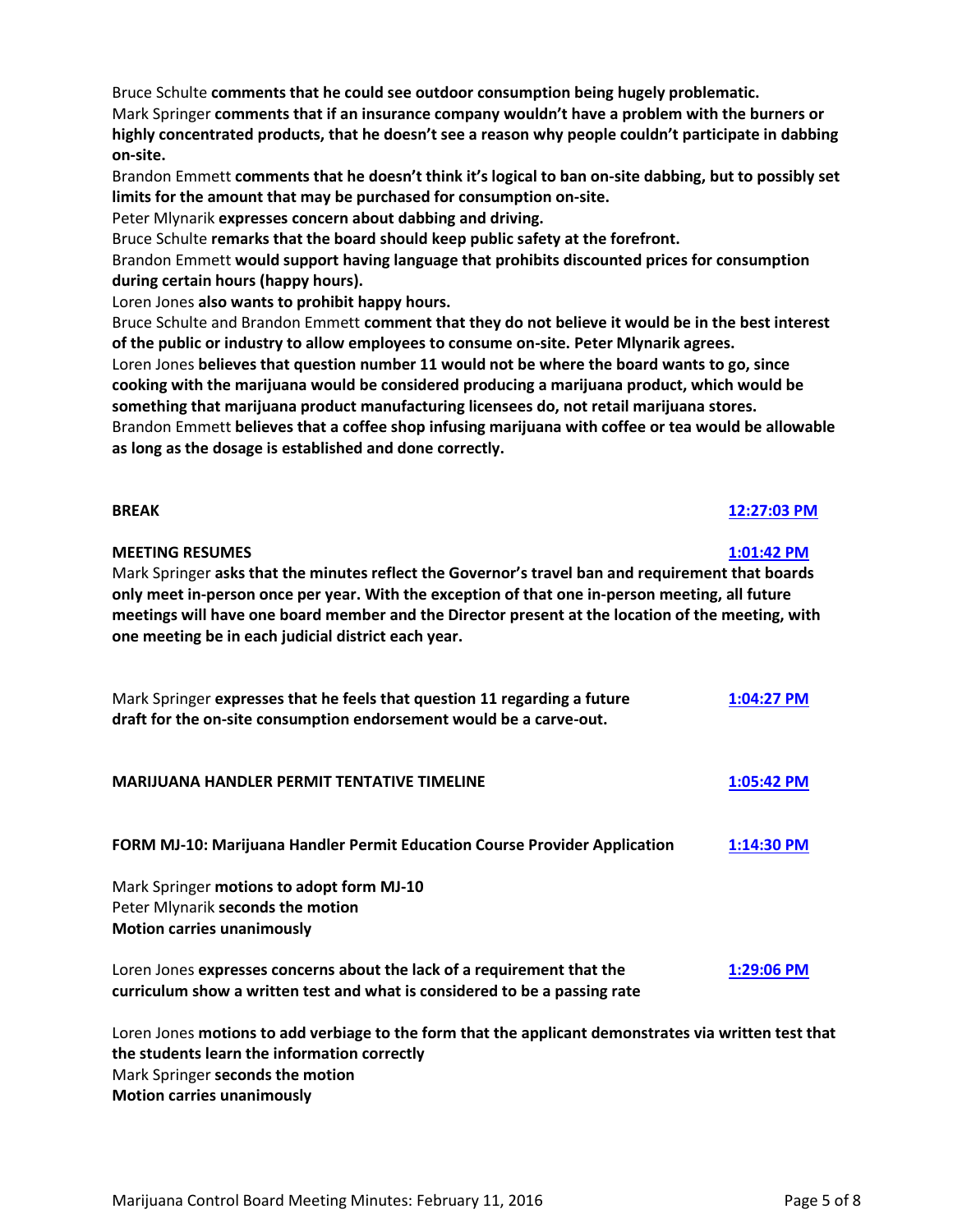## **FORM MJ-11: Marijuana Handler Permit Application [1:18:54 PM](ftr://?location="ABC Board"?date="11-Feb-2016"?position="13:18:54"?Data="966fae2b")**

Mark Springer **motions to adopt form MJ-11** Peter Mlynarik **seconds the motion Motion carries unanimously**

**Online Marijuana Establishment License Application [1:33:45 PM](ftr://?location="ABC Board"?date="11-Feb-2016"?position="13:33:45"?Data="f1547f83")**

Peter Mlynarik **motions to approve the online format concept provided for a marijuana establishment license application** Brandon Emmett **seconds the motion Motion carries unanimously**

# **FORM MJ-00: Application Certifications [1:41:41 PM](ftr://?location="ABC Board"?date="11-Feb-2016"?position="13:41:41"?Data="0e5bd166")**

Loren Jones **motions to approve form MJ-00** Brandon Emmett **seconds the motion Motion carries unanimously**

# **FORM MJ-01: Marijuana Establishment Operating Plan [1:55:24 PM](ftr://?location="ABC Board"?date="11-Feb-2016"?position="13:55:24"?Data="7d922e5c")**

Loren Jones **comments that the bullet and section titled "Minor Control Plan" be changed to mirror the language of the regulation and make it clear that it applies to persons under 21**

Loren Jones **motions to approve form MJ-01** Peter Mlynarik **seconds the motion Motion carries unanimously**

# **FORM MJ-02: Premises Diagram [2:10:21 PM](ftr://?location="ABC Board"?date="11-Feb-2016"?position="14:10:21"?Data="529ad620")**

Peter Mlynarik **motions to approve form MJ-02** Mark Springer **seconds the motion Motion carries unanimously**

**FORM MJ-03: Retail Marijuana Store Operating Plan Supplemental [2:12:32 PM](ftr://?location="ABC Board"?date="11-Feb-2016"?position="14:12:32"?Data="8f867a56")**

Bruce Schulte **requests that the wording of the Yes/No question in Section 3 regarding on-site consumption be reworded to clarify that the question is whether the applicant will be requesting approval at the time of initial application. No objection**

Peter Mlynarik **motions to approve form MJ-03** Mark Springer **seconds the motion Motion carries unanimously**

Loren Jones **requests that prohibitions section regarding on-premises [2:40:18 PM](ftr://?location="ABC Board"?date="11-Feb-2016"?position="14:40:18"?Data="31a59c14") consumption on the other supplemental forms will be duplicated on this form.**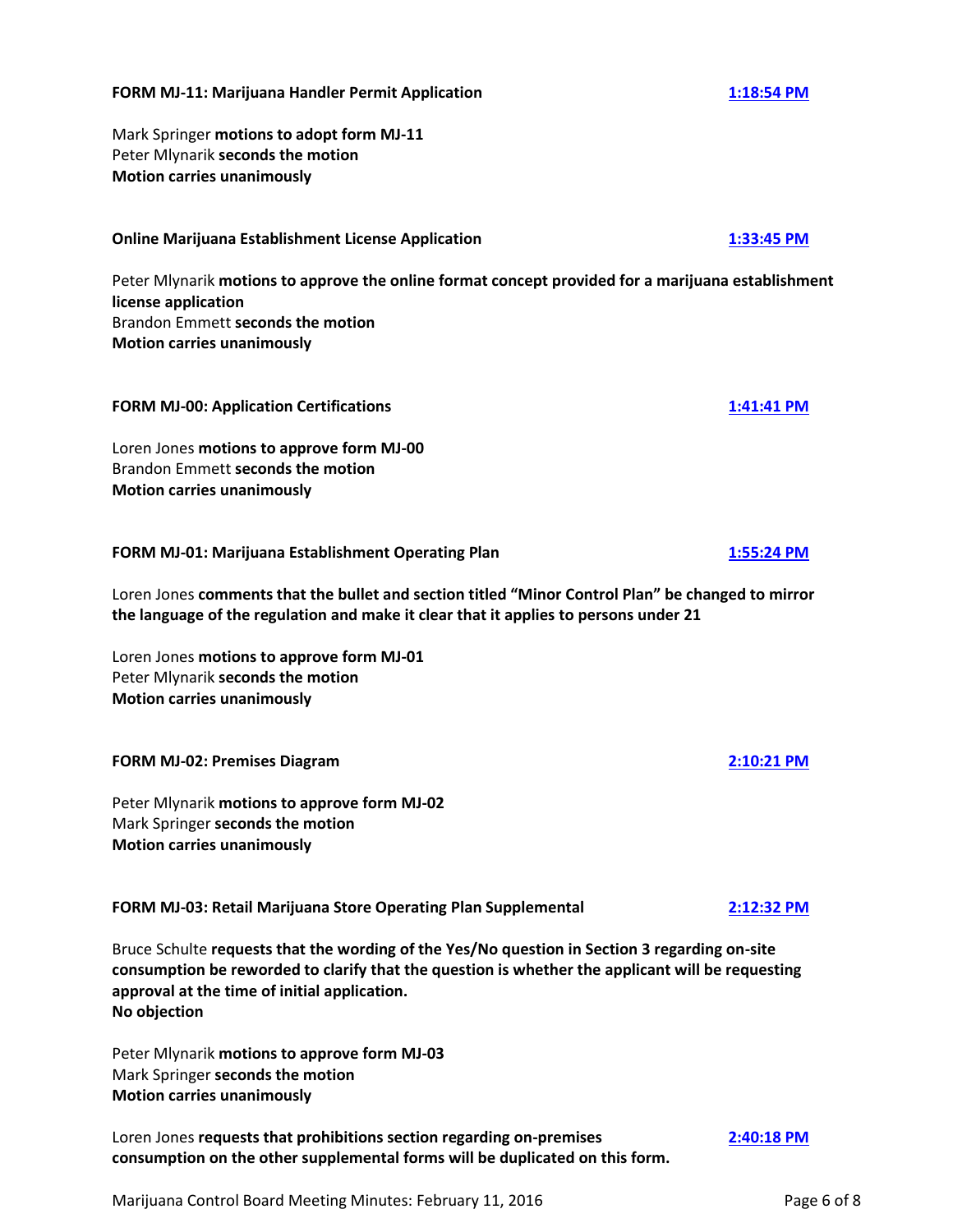Loren Jones **motions to amend MJ-03 to reflect the prohibition of on-site [3:12:45 PM](ftr://?location="ABC Board"?date="11-Feb-2016"?position="15:12:45"?Data="a13ce3c6") consumption in 3 AAC 306.310(b)(2)** Peter Mlynarik **seconds the motion Motion carries unanimously**

# **FORM MJ-04: Marijuana Cultivation Facility Operating Plan Supplemental [2:19:18 PM](ftr://?location="ABC Board"?date="11-Feb-2016"?position="14:19:18"?Data="5513c0ce")**

Mark Springer **motions to adopt form MJ-04** Brandon Emmett **seconds the motion Motion carries unanimously**

# **FORM MJ-05: Marijuana Product Manufacturing Facility Operating Plan Supplemental [2:25:03 PM](ftr://?location="ABC Board"?date="11-Feb-2016"?position="14:25:03"?Data="24eca614")**

Brandon Emmett **motions to accept form MJ-05** Peter Mlynarik **seconds the motion Motion carries unanimously**

# **FORM MJ-06: Marijuana Testing Facility Operating Plan Supplemental [2:30:44 PM](ftr://?location="ABC Board"?date="11-Feb-2016"?position="14:30:44"?Data="5f265b90")**

Cynthia Franklin **requests that the "Reporting and Records Retention" section needs to be renumbered as "Section 6".**

Bruce Schulte **requests that the Agree/Disagree certifications on page 5 regarding disposal of marijuana that does not pass required tests be removed, as those requirements are of the facility that submitted the samples for testing, not of the testing facility itself.**

Loren Jones **motions to approve form MJ-06** Peter Mlynarik **seconds the motion Motion carries unanimously**

| <b>FORM MJ-07: Public Notice Posting Affidavit</b>                                                                    | $2:41:41$ PM |
|-----------------------------------------------------------------------------------------------------------------------|--------------|
| Peter Mlynarik motions to accept form MJ-07<br>Brandon Emmett seconds the motion<br><b>Motion carries unanimously</b> |              |
| <b>FORM MJ-08: Local Government Notice Affidavit</b>                                                                  | 2:43:33 PM   |
| Loren Jones motions to approve form MJ-08<br>Mark Springer seconds the motion<br><b>Motion carries unanimously</b>    |              |

## **FORM MJ-09: Statement of Financial Interest [2:48:00 PM](ftr://?location="ABC Board"?date="11-Feb-2016"?position="14:48:00"?Data="2c9a27aa")**

Marijuana Control Board Meeting Minutes: February 11, 2016 **Page 7 of 8** Page 7 of 8 Peter Mlynarik **motions to approve form MJ-09 with Section 3 deleted from the form** Brandon Emmett **seconds the motion Motion carries unanimously**